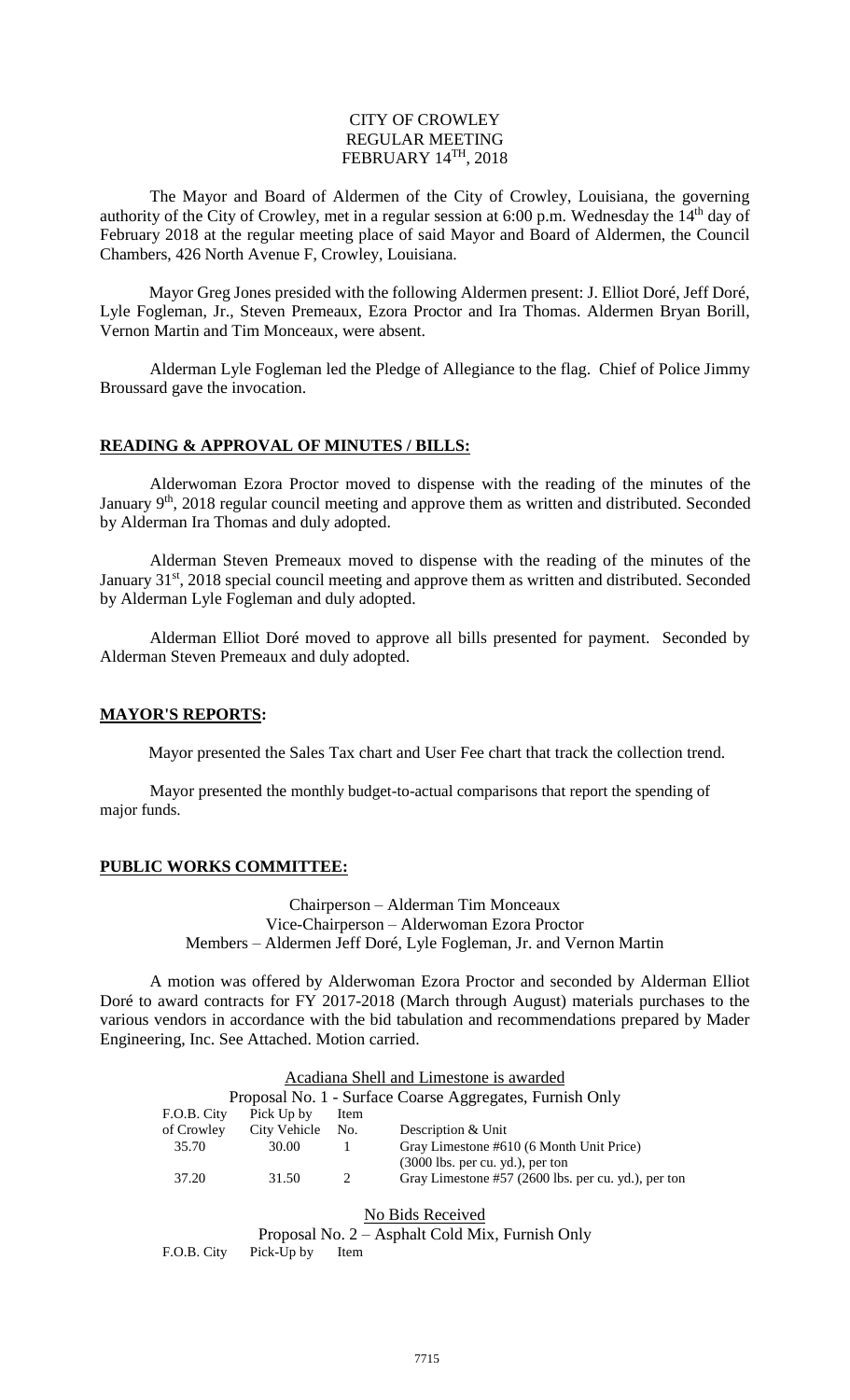| of Crowley | <b>City Vehicle</b><br>No. | <b>Description &amp; Unit</b> |
|------------|----------------------------|-------------------------------|
| N/A        | N/A                        | Cold Mix, per ton             |

### Stripe Force 1 is awarded

| Proposal No. 3 - Crack Routing, Cleaning, and Sealing Pavement Cracks |              |      |                                                         |  |  |
|-----------------------------------------------------------------------|--------------|------|---------------------------------------------------------|--|--|
| F.O.B. City                                                           | Pick-Up by   | Item |                                                         |  |  |
| of Crowley                                                            | City Vehicle | No.  | Description & Unit                                      |  |  |
| 1500.00                                                               | N/A          |      | Mobilization for Routing, Cleaning and Sealing Pavement |  |  |
|                                                                       |              |      | Cracks, per each                                        |  |  |
| 1.45                                                                  | N/A          | 2    | Routing Pavement Cracks, per ln. ft.                    |  |  |
| 2.35                                                                  | N/A          | 3    | Cleaning and Sealing Pavement Cracks, per ln. ft.       |  |  |

Design PreCast is awarded

#### Proposal No 4- Concrete Pipe and Arch Pipe, Furnish Only (Prices shall include cost of Flexible watertight Gaskets), 8' Joints

| F.O.B. City | Pick-Up by   | Item           |                                                            |
|-------------|--------------|----------------|------------------------------------------------------------|
| of Crowley  | City Vehicle | No.            | Description & Unit                                         |
| 19.50       | 16.45        | $\mathbf{1}$   | 15" Reinforced Concrete Pipe, per ln.ft.                   |
| 24.56       | 22.56        | $\overline{2}$ | 18" Reinforced Concrete Pipe, per ln.ft.                   |
| 36.43       | 34.43        | $\overline{3}$ | 24" Reinforced Concrete Pipe, per ln.ft.                   |
| 51.70       | 49.70        | $\overline{4}$ | 30" Reinforced Concrete Pipe, per ln.ft.                   |
| 66.63       | 64.63        | 5              | 36" Reinforced Concrete Pipe, per ln.ft.                   |
| 82.61       | 80.61        | $\epsilon$     | 42" Reinforced Concrete Pipe, per ln.ft.                   |
| 102.87      | 101.87       | $\overline{7}$ | 48" Reinforced Concrete Pipe, per ln.ft.                   |
| 127.49      | 125.49       | $\,8\,$        | 54" Reinforced Concrete Pipe, per ln.ft.                   |
| 154.16      | 154.06       | 9              | 60" Reinforced Concrete Pipe, per ln.ft.                   |
| 214.79      | 212.79       | 10             | 72" Reinforced Concrete Pipe, per ln.ft.                   |
| 284.50      | 282.50       | 11             | 84" Reinforced Concrete Pipe, per ln.ft.                   |
| 29.25       | 23.50        | 12             | 11"X18"(Nominally)Reinforced Concrete Arch Pipe,per ln.ft. |
| 31.50       | 29.50        | 13             | 13"X22"(Nominally)Reinforced Concrete Arch Pipe,per ln.ft. |
| 40.63       | 38.63        | 14             | 18"X28"(Nominally)Reinforced Concrete Arch Pipe,per ln.ft. |
| 49.00       | 47.00        | 15             | 23"X36"(Nominally)Reinforced Concrete Arch Pipe,per ln.ft. |
| 67.13       | 65.13        | 16             | 27"X44"(Nominally)Reinforced Concrete Arch Pipe,per ln.ft. |
| 87.00       | 85.00        | 17             | 31"X51"(Nominally)Reinforced Concrete Arch Pipe,per ln.ft. |
| 110.63      | 108.63       | 18             | 36"X58"(Nominally)Reinforced Concrete Arch Pipe,per ln.ft. |
| 134.88      | 132.88       | 19             | 40"X65"(Nominally)Reinforced Concrete Arch Pipe,per ln.ft. |
| 166.63      | 164.63       | 20             | 45"X73"(Nominally)Reinforced Concrete Arch Pipe,per ln.ft. |
| 232.00      | 230.00       | 21             | 54"X88"(Nominally)Reinforced Concrete Arch Pipe,per ln.ft. |
| N/A         | N/A          | 22             | 62"X102"(Nominally)Reinforced Concrete Arch Pipe,          |
|             |              |                | per ln.ft.                                                 |
| N/A         | N/A          | 23             | 77"X122"(Nominally)Reinforced Concrete Arch Pipe,          |
|             |              |                | per ln.ft.                                                 |

## Coburns Supply is awarded

## Proposal No 5- Ribbed Polyvinyl Chloride Pipe, Furnish Only

| F.O.B. City | Pick-Up by   | Item |                                                                    |
|-------------|--------------|------|--------------------------------------------------------------------|
| of Crowley  | City Vehicle | No.  | Description & Unit                                                 |
| 7.67        | 7.67         |      | 15" Ribbed Polyvinyl Chloride Culvert Pipe(RPVCCP),<br>per ln.ft.  |
| 11.00       | 11.00        | 2    | 18" Ribbed Polyvinyl Chloride Culvert Pipe(RPVCCP),<br>per ln.ft.  |
| 19.84       | 19.84        | 4    | 24" Ribbed Polyvinyl Chloride Culvert Pipe(RPVCCP),<br>per ln.ft.  |
| N/A         | N/A          | 5    | 27" Ribbed Polyvinyl Chloride Culvert Pipe (RPVCCP),<br>per ln.ft. |
| 27.21       | 27.21        | 6    | 30" Ribbed Polyvinyl Chloride Culvert Pipe(RPVCCP),<br>per ln.ft.  |
| 39.89       | 39.89        | 7    | 36" Ribbed Polyvinyl Chloride Culvert Pipe(RPVCCP),<br>per ln.ft.  |

## Coastal Culvert is awarded

# Proposal No 5- Ribbed Polyvinyl Chloride Pipe, Furnish Only

| F.O.B. City | Pick-Up by       | Item |                    |
|-------------|------------------|------|--------------------|
| of Crowley  | City Vehicle No. |      | Description & Unit |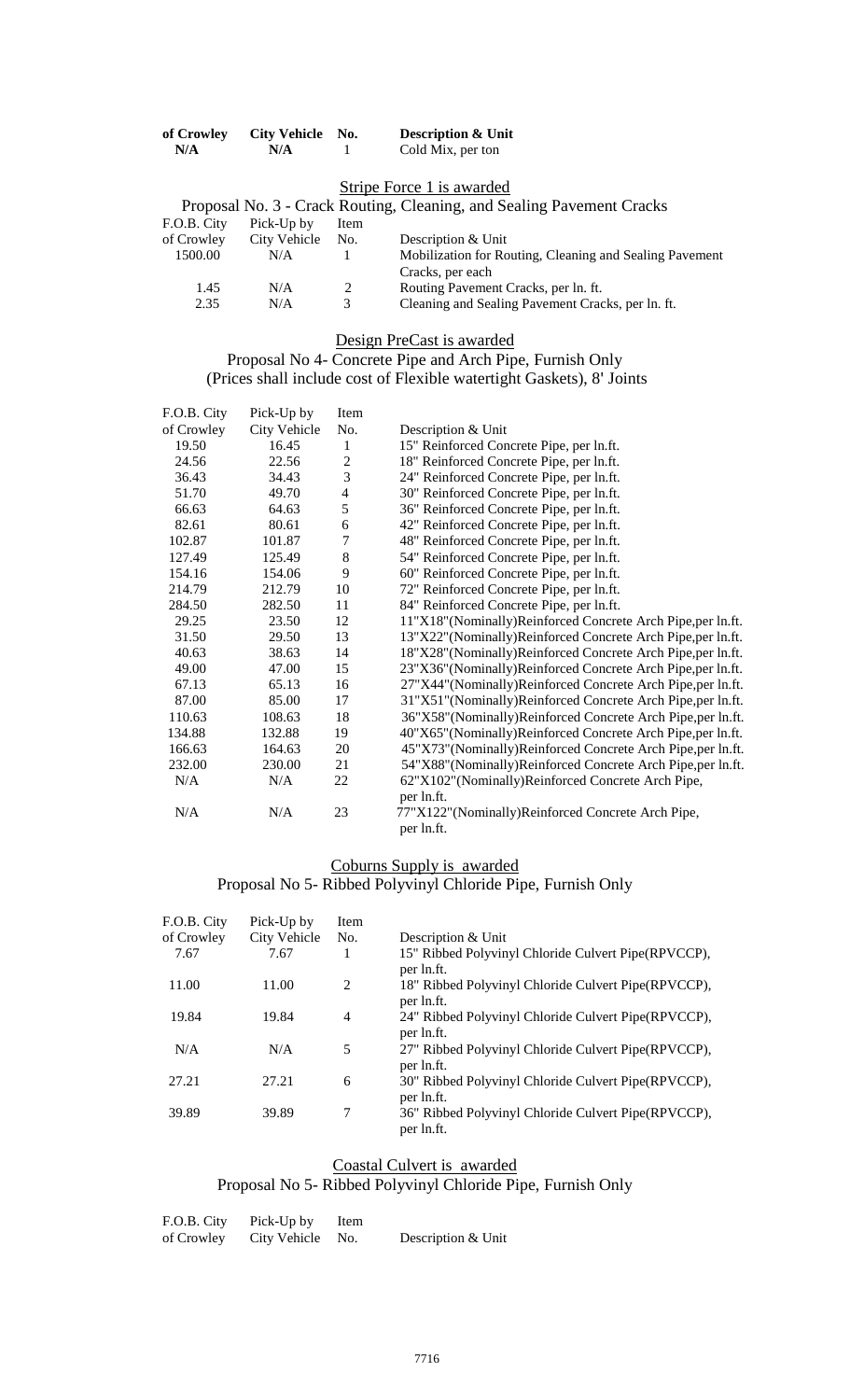|             |                     |                | per ln.ft.                                                             |
|-------------|---------------------|----------------|------------------------------------------------------------------------|
|             |                     |                | Acadiana Shell is awarded                                              |
|             |                     |                | Proposal No 5- Ribbed Polyvinyl Chloride Pipe, Furnish Only            |
| 22.40       | 20.40               | 3              | 21" Ribbed Polyvinyl Chloride Culvert Pipe(RPVCCP),<br>per ln.ft.      |
|             |                     |                | Port Aggregates, Inc. is Awarded                                       |
|             |                     |                | Proposal No.6 - Portland Cement Concrete & Flowable Fill, Furnish Only |
| F.O.B. City | Pick-Up by          | <b>Item</b>    |                                                                        |
| of Crowley  | City Vehicle        | No.            | Description & Unit                                                     |
| 105.00      | N/A                 | $\mathbf{1}$   | Portland Cement Concrete, per cu. yd.                                  |
| 98.00       | N/A                 | $\overline{2}$ | Flowable Fill, per cu. yd.                                             |
|             |                     |                | *polypropelene fibers (1 pound bag) \$9.00 per yard extra charge       |
|             |                     |                | <b>Barry Concrete is Awarded</b>                                       |
|             |                     |                | Proposal No.6 - Portland Cement Concrete & Flowable Fill, Furnish Only |
| F.O.B. City | Pick-Up by          | Item           |                                                                        |
| of Crowley  | <b>City Vehicle</b> | No.            | Description & Unit                                                     |
| N/A         | 95.00               | 1              | Portland Cement Concrete, per cu. yd.                                  |
| N/A         | 80.00               | $\mathfrak{D}$ | Flowable Fill, per cu. yd.                                             |
|             |                     |                | *polypropelene fibers (1 pound bag) \$9.00 per yard extra charge       |
|             |                     |                |                                                                        |

35.00 35.00 5 27" Ribbed Polyvinyl Chloride Culvert Pipe(RPVCCP),

### **UTILITY COMMITTEE:**

Chairperson – Alderman Vernon Martin Vice-Chairperson – Alderman Ira Thomas Members – Aldermen J. Elliot Doré, Jeff Doré, and Lyle Fogleman, Jr.

A motion was offered by Alderman Ira Thomas and seconded by Alderman Elliot Doré to approve Partial Payment Estimate No. 14 to Cecil Perry Improvements, LLC in the amount of \$438,046.02 be presented at the Regular Council meeting, February 14, 2018 for "Restoration of the Rock Filter at the Waste Water Treatment Facility". Motion carried.

### **ZONING & ANNEXATION COMMITTEE:**

Chairperson – Alderman Ira Thomas Vice-Chairperson – Alderman Vernon Martin Members – Aldermen Bryan Borill, J. Elliot Doré and Steven Premeaux

A motion was offered by Alderman Ira Thomas and seconded by Alderman Steven Premeaux to accept the Planning Commission recommendation for approval of a Preliminary and Final Plat to re-subdivide as described as 3.412 acres being 3.232 acres as Tract A and 0.180 acres as Tract B, & Tract C located in Section 33, T 9 S, R 1 E, Acadia Parish, LA on the preliminary plat submitted, owned by the American Legion Hospital Corporation contingent upon approval of the City Attorney, Thomas Regan and City Engineer, Tim Mader. Motion carried with Alderman Lyle Fogleman recusing himself due to his involvement in the transaction.

### **COMMUNITY & ECONOMIC DEVELOPMENT COMMITTEE:**

Chairperson – Alderman Jeff Doré Vice-Chairperson – Alderman Tim Monceaux Members – Aldermen Bryan Borill, Ezora Proctor and Kitty Valdetero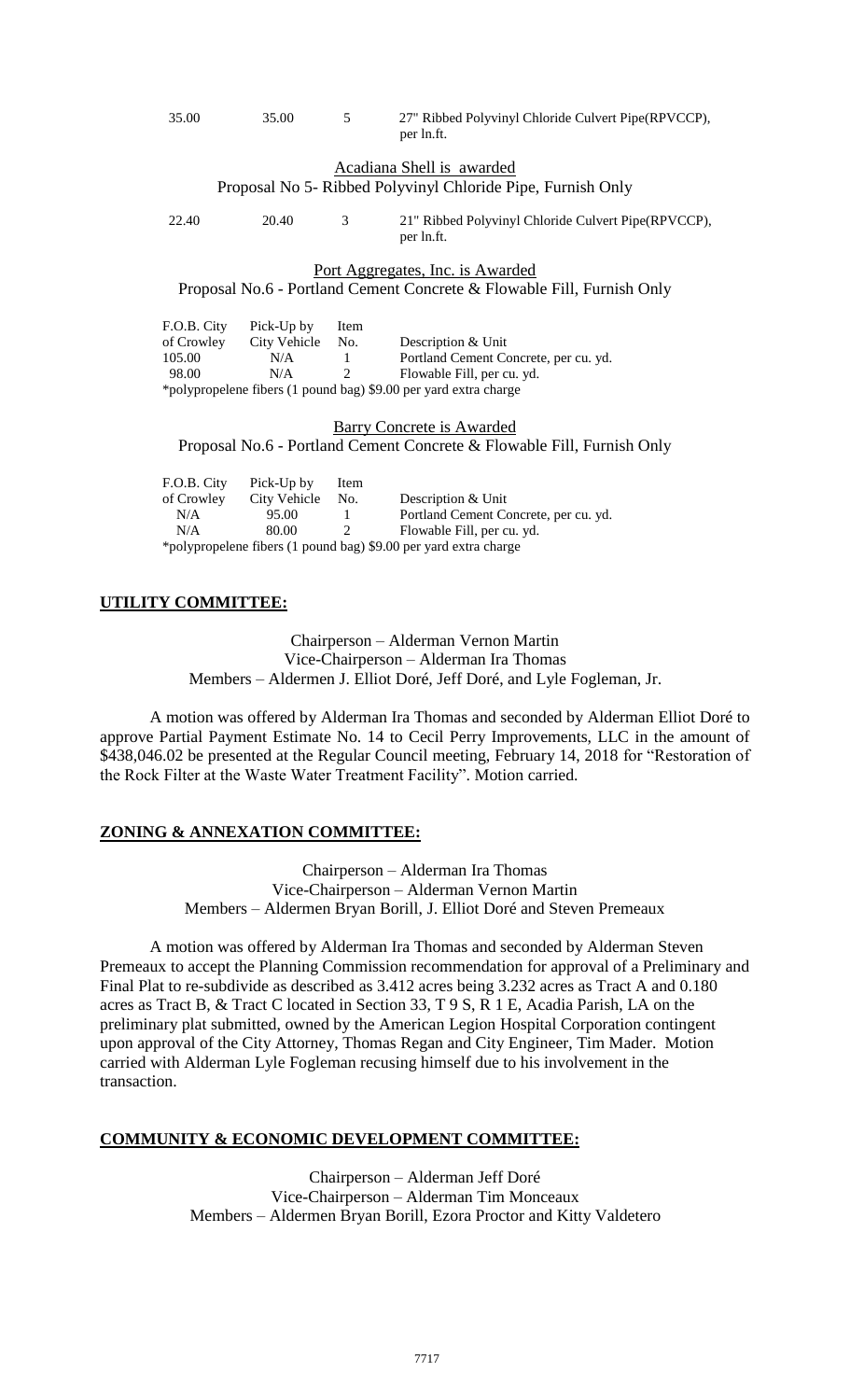A motion was offered by Alderman Jeff Doré and seconded by Aldermen Steven Premeaux to co-sponsor the 2018 Season of Greetings from Levy Park series which will be held on March 9<sup>th</sup>, March 23<sup>rd</sup>, April 6<sup>th</sup> and April 20<sup>th</sup>, 2018. Motion carried.

Ms. Ann Mire and Jill Habetz approached the council to ask for consideration at the March council meeting in co-sponsoring the Crowley Main Street Downtown Art/Wine walk which will be held tentatively on April  $27<sup>th</sup>$ , 2018.

### **RESOLUTION:**

The following resolution was offered by Alderman Ira Thomas and seconded by Jeff Doré, and adopted.

| WHEREAS: | The Louisiana Department of Environmental Quality requires that the City of Crowley,<br>Louisiana performs an annual Municipal Water Pollution Prevention (MWPP) audit on<br>its Wastewater Treatment Facility located on Conrad Road and; |
|----------|--------------------------------------------------------------------------------------------------------------------------------------------------------------------------------------------------------------------------------------------|
| WHEREAS: | The City has prepared and reviewed the attached MWPP audit and;                                                                                                                                                                            |

- WHEREAS: The City previously arranged for a low interest loan from the SRF Program along with a FEMA grant to help fund the restoration of the rock filters and;
- WHEREAS: The City of Crowley, Louisiana wishes to guard the public health and assure discharge compliance;

BE IT THEREFORE RESOLVED THAT the City of Crowley, Louisiana hereby informs the Louisiana Department of Environmental Quality (LDEQ) that it has set forth through the Mayor and Board of Aldermen the following actions necessary to attain and maintain permit discharge compliance contained in LPDES Permit Number LA0041254:

- 1) The City of Crowley expects to continue the rehabilitation of public leaks through an ongoing smoke testing/repair maintenance crew.
- 2) The City has a notification program for private leaks. Private property owners are notified of defects on their property and such repairs are monitored and cataloged.
- 3) With the increase of flows being experienced at the treatment facility, the City will increase its efforts toward combating I/I.
- 4) The City expects to complete an estimated \$3.7 Million construction contract in the second quarter of 2018 for the restoration of the rock filters.

This resolution having been submitted to a vote, the vote thereon was as follows:

- YEAS: Elliot Doré, Jeff Doré, Lyle Fogleman, Steven Premeaux, Ezora Proctor, and Ira Thomas
- NAYS: None

ABSENT: Bryan Borill, Vernon Martin, and Tim Monceaux

The Resolution was declared adopted in regular session on this the 14<sup>th</sup> day of February, 2018, at Crowley, Acadia Parish, Louisiana, at which a quorum was present and acting throughout.

ATTEST:

GREG A. JONES, MAYOR

\_\_\_\_\_\_\_\_\_\_\_\_\_\_\_\_\_\_\_\_\_\_\_\_\_\_\_\_\_\_\_\_\_\_\_

#### \_\_\_\_\_\_\_\_\_\_\_\_\_\_\_\_\_\_\_\_\_\_\_\_\_\_\_\_\_\_\_ ERIN S. CRADEUR, CITY CLERK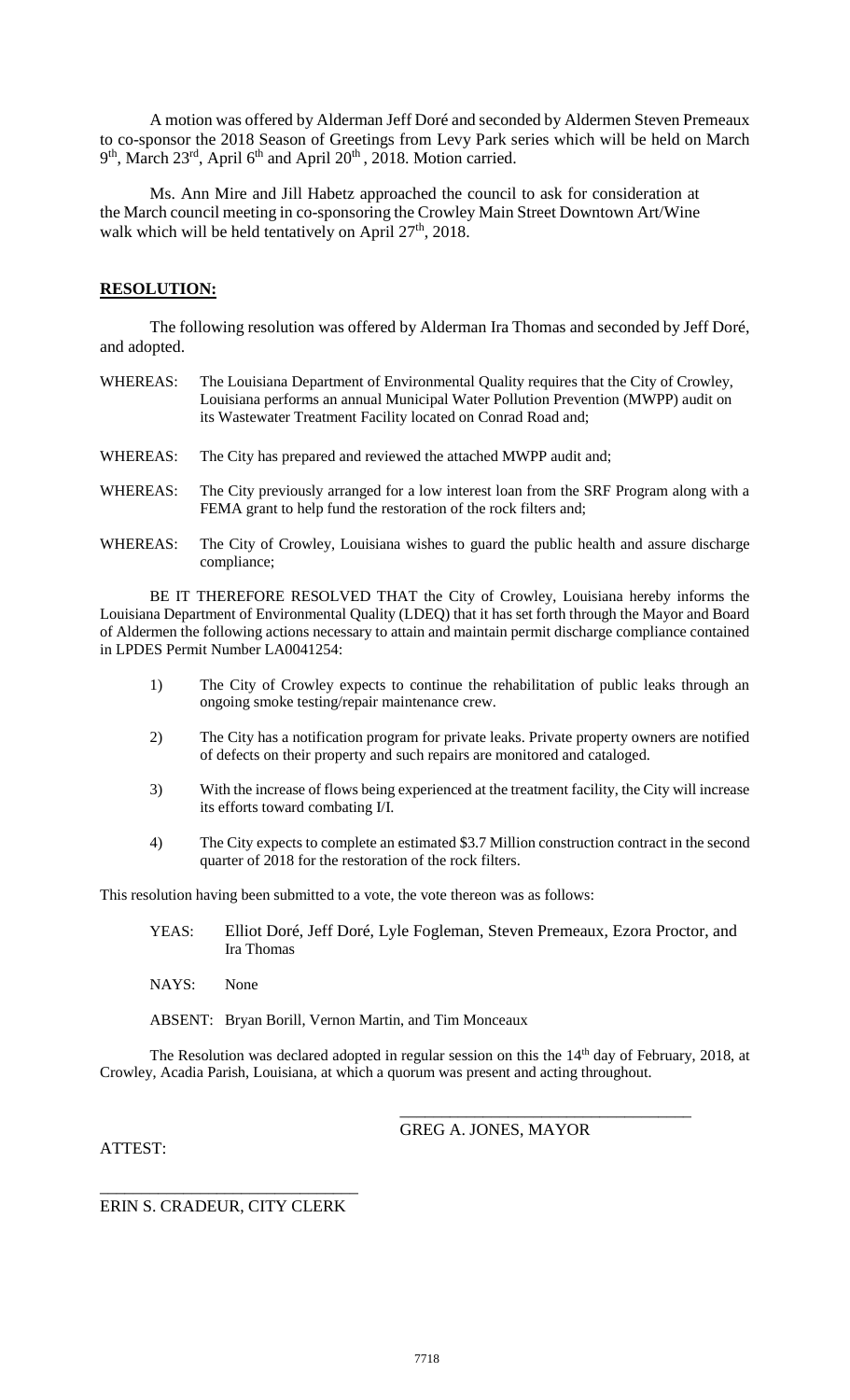The following resolution was offered by Alderman Lyle Fogleman and seconded by Steven Premeaux and adopted.

> A RESOLUTION OF THE BOARD OF ALDERMEN OF THE CITY OF CROWLEY, PARISH OF ACADIA, STATE OF LOUISIANA, AUTHORIZING AN INTERGOVERNMENTAL AGREEMENT WITH THE ACADIA PARISH SCHOOL BOARD TO UTILIZE THE FACILITIES OF CROWLEY HIGH SCHOOL FOR POLICE OFFICER TRAINING; TO PROVIDE FOR THE TERMS AND CONDITIONS OF THE USE OF THE FACILITIES; AND TO PROVIDE FOR ALL MATTERS RELATIVE THERETO.

WHEREAS, the Crowley Police Department policy recognizes the need for regular training and physical fitness in order to maintain and improve the skills and proficiency of police officers to deal with the various situations and circumstances which the encounter; and

WHEREAS, the Crowley Police Department desires to provide police officers with appropriate physical facilities to improve skills, develop alternative tactics and improve their response and proficiency to deal with various circumstances and conditions which police officers encounter and to maintain and improve their proficiency and professional standards; and

WHEREAS, the Chief of Police, Jimmy Broussard, has discussed with the Acadia Parish School Board Superintendent, John Bourque, and the principal of Crowley High School the use of the Crowley High School facilities and it appears accommodations can be made for use of the facilities by police personnel for training purposes without significantly interfering with operations of the school and that the presence of police officers will also benefit the students and facility in a learning encounter with police officers as they perform their duties and functions; and

WHEREAS, the location and size of the facilities of the Crowley High School provide an opportunity to recreate meaningful scenarios for officers to develop skill and ability to handle various problems confronting police officers today and increase their proficiency and maintain professional standards of the individual officers and the organization; and

WHEREAS, the Board of Aldermen of the City of Crowley believe the addition of such training facilities will be beneficial to the Crowley Police Department;

NOW THEREFORE BE IT RESOLVED by the Board of Aldermen of the City of Crowley, Acadia Parish, Louisiana in regular session duly convened, at which a quorum was present and acting throughout, they do hereby authorize, empower and direct the Honorable Greg A. Jones, Mayor of the City of Crowley, to enter into an Intergovernmental Agreement with the Acadia Parish School Board for the use of the Crowley High School facilities and grounds for law enforcement officer training; and

BE IT FURTHER RESOLVED that they do hereby further authorize the Mayor Greg A. Jones, Chief of Police Jimmy Broussard and City Attorney Thomas K. Regan to negotiate the terms and conditions for the use of the facilities and grounds and other specifics to be included in the agreement in their sole and complete discretion and to incorporate same in said agreement as may be meet and proper in the premises.

THUS DONE, SIGNED AND ADOPTED in regular session duly convened on the  $14<sup>th</sup>$ day of February, 2018, in Crowley, Acadia Parish, Louisiana, at which a quorum was present and acting throughout.

GREG A. JONES, MAYOR

\_\_\_\_\_\_\_\_\_\_\_\_\_\_\_\_\_\_\_\_\_\_\_\_\_\_\_\_\_\_\_\_\_

ATTEST:

ERIN S. CRADEUR, CITY CLERK

\_\_\_\_\_\_\_\_\_\_\_\_\_\_\_\_\_\_\_\_\_\_\_\_\_\_\_\_\_\_\_\_\_\_